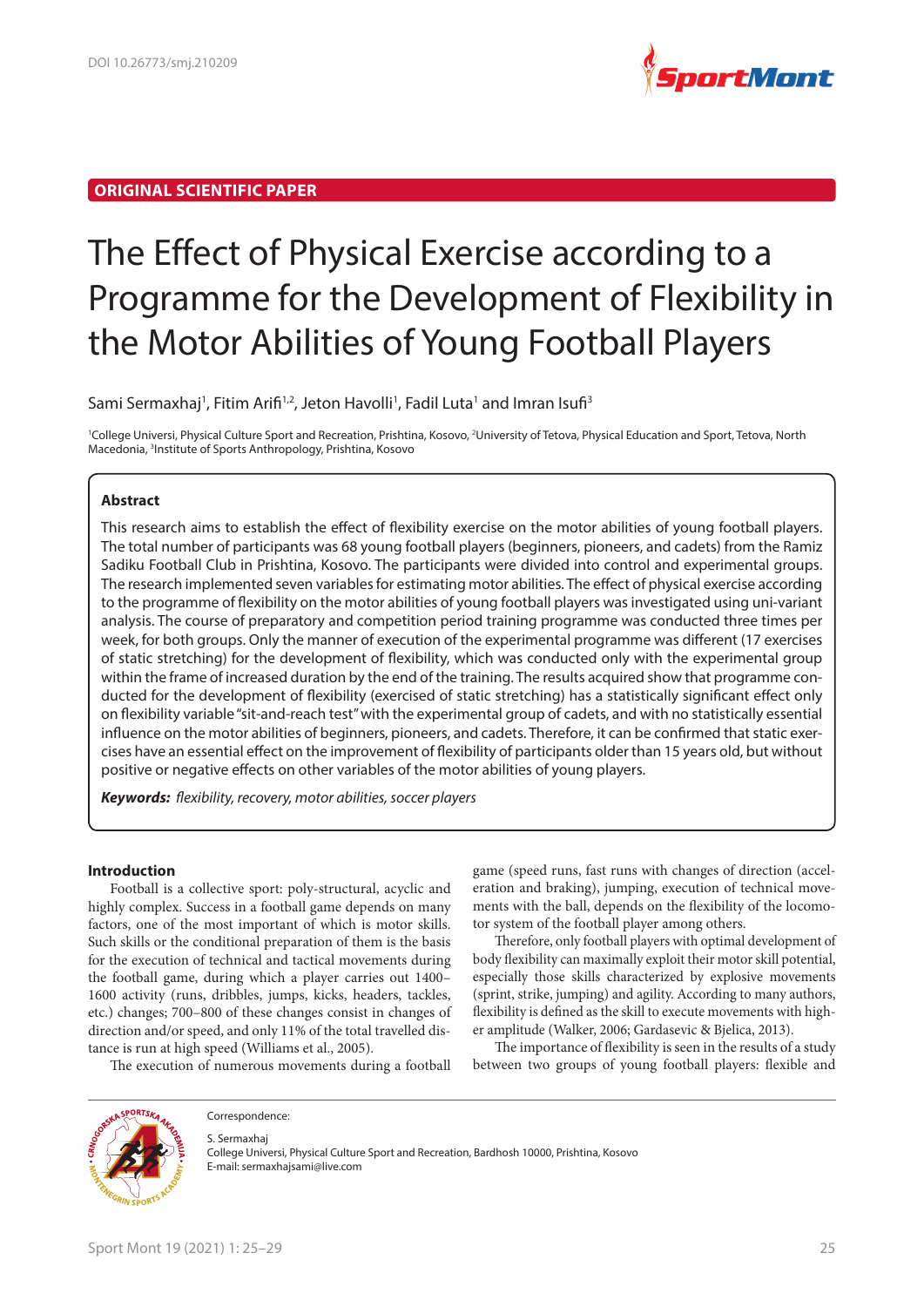those less flexible. The research has confirmed that more flexible football players have shown better results in speed tests, jumping and agility, which indicates that flexibility should be developed- trained from a young age (Garcia-Pinillos, Ruiz-Ariza, Moreno del Castillo, & Latorre-Roman, 2015).

However, the specific application of flexibility exercises is one of the most discussed topics in sport and medicine. There are different thoughts about flexibility exercises: when and to what extent the use of flexibility exercises is favourable or not.

Many studies have proved that static stretching exercises have a negative effect if they are applied directly before testing the jumping force, speed, and agility (Kay & Blazevich, 2011; Behm & Kibele, 2007).

Other studies have shown that the application of combined dynamic and static stretching during the warm-up phase increases the movement amplitude and has no adverse effect on motor skills (Behm, Chaouachi, Lau, & Wong, 2011; Kyranoudis et al., 2018).

Different concepts regarding this depend on the application methods, and when and to what extent the stretching forms should be applied for the development of flexibility (Brandey, Ajit, Richard, & Jennifer, 2012).

Easy runs and static stretching characterize the ending part of the training session. The main reason for the stretching exercises at the end of the sessions is the development of flexibility and muscle relaxation (Sands et al., 2013).

Many debates occur regarding the application of static stretching exercises at the end of the training sessions as a recuperation strategy, but there are no convincing data that static stretching exercises affect the recuperation of football players (Sands et al., 2013; Nedelec et al., 2013); only 50% of professional clubs of France apply static stretching at the end of the training as a strategy for recuperation (Nedelec et al., 2013).

From the research to date, we understand that it is not enough only to prove that applying static stretching exercises during the end of the training sessions should be applied only with football players of young age but to see which is the effect of these exercises on other motor skills.

From the above data, it is necessary to conduct experimental research to prove the impact of flexibility exercises (static stretching) on the motor skills of young football players.

The primary goal of this study was to ascertain the impact of flexibility exercise (static stretching) applied during a recovery stage of the training session (cool-down) on the motor abilities of young football players (age range 11–17).

#### **Methods**

To accomplish this research, all samples were initially conducted at a medical control centre of sports medicine in Pristina and confirmed that all the players are sufficiently healthy to train for football and, in accordance with the Helsinki Declaration, all participants were informed about the purpose and procedures of testing and experimental treatment.

#### *Participants*

In this study, 68 young players of 11 to 17 years (beginners U13, n=20; pioneers U15, n=24; and cadets U17, n=24) participated, from the Ramiz Sadiku Football Club in Pristina.

#### *Procedures*

To achieve this objective, the participants were divided into control and experimental groups. The control group was composed of 34 football players of the following categories: beginners U13 (n=10; age 11.9±0.5; body weight 42.36±7.29; body height 153.8±7.8), pioneers U15 (n=12; age 14±0.4; body weight 52.3±8.9; body height 169±9.6), and cadets U17 (n=12; age 15.6 $\pm$ 0.4; body weight 61.1 $\pm$ 10.2; body height 175.7 $\pm$ 6.4); the experimental group was composed of 34 football players of the following: beginners U13 (n=10; age 12.0±0.4; body weight 38.91±5.5; body height 151.8±6.1), pioneers U15 (n=12; age 13.8±0.5; body weight 53.45±8.48; body height 167.8±7.6), and cadets U17 (n=12; age 15.9±0.6; body weight 62.7±7.6; body height 176.7±6.7). Both groups were compared at the initial and the final measurements. The initial testing took place before the beginning of the pre-season while the final testing was performed at the end of the season (after four months of intervention with static stretching exercise).

All measurements were performed on parquet flooring in College Sports "Universi" in Prishtina at the same time and day, with a specialized framework and directly with the participation of the author of the study.

After 10 minutes of warm-up, all participants (players) in this study underwent testing variables of motor abilities for flexibility (Sit-and-Reach test), explosive strength (Vertical Jump - Maximal Counter Movement Jump-CMJmax), speed (sprint 5 m, 10 m and 30 m) and agility (20 m running zig-zag with and without a ball).

The flexibility (Sit-and-Reach test) test measures the flexibility of the lower back and hamstring muscles. The test was conducted indoors using a static sit-and-reach box, supplied with a tape measure. The participant was given the instruction to sit with legs together and extended in front of him, so that the feet (shoes off) touch the first step. Both knees were held together and flat on the floor. The scale (in centimetres) for measuring the distance was drawn on the first step. The end of the feet (i.e., the beginning of the step representing the starting point of the scale) was regarded as point zero). All measurements, in centimetres, above zero were positive, whereas the ones below, toward the knees, were negative. The task was to perform the furthest possible front bend with arms extended, and hands on top of each other, palms facing downward. That position was held for 2s to measure the distance. The test was performed three times (3 trials). The maximal reach distance was recorded in centimetres for all three trials (Sermaxhaj, 2019; Fernandez, Sanchez, Rodriguez Marroyo, & Villa, 2016; Popovic, Radosav, & Molnar, 2009).

The explosive strength (Vertical Jump - Maximal Counter Movement Jump-CMJmax, the CJMmax) test begins in an upright posture with hips and body centre of mass lowering until knees become about 90° bent and with hands flexed at chest height in the function of momentum before a final vertical push. The test of vertical jump is realized on a tenziometric platform (Powertimer 300, Newtest Oy, Tyrnävä, Finland). The system used in this study consisted of a controlling computer and a high sensors-density of 84×95 cm (Gonçalves, Pavao, & Dohnert, 2013; Enoksen, Tønnessen, & Shalfawi, 2009).

The sprint test (5 m, 10 m, and 30 m) consisted of a 30 m track, with 5 m and 10 m split time recording. The photocells were placed at starting positions at 5 m, 10 m, and 30 m in the finish line test. Testing was completed from a standing start, with the front foot placed 30 cm behind the photocell's start line. The test is realized with of Powertimer 300 (Newtest Oy, Tyrnävä, Finland) photocells with a precise time of 0.01 sec (Sander, Keiner, Wirth, & Shmidbleicher, 2013; Little & Williams, 2006; Verheijen, 1997).

The agility test of 20 m running zig-zag with and without the ball was completed from a standing start, with the front foot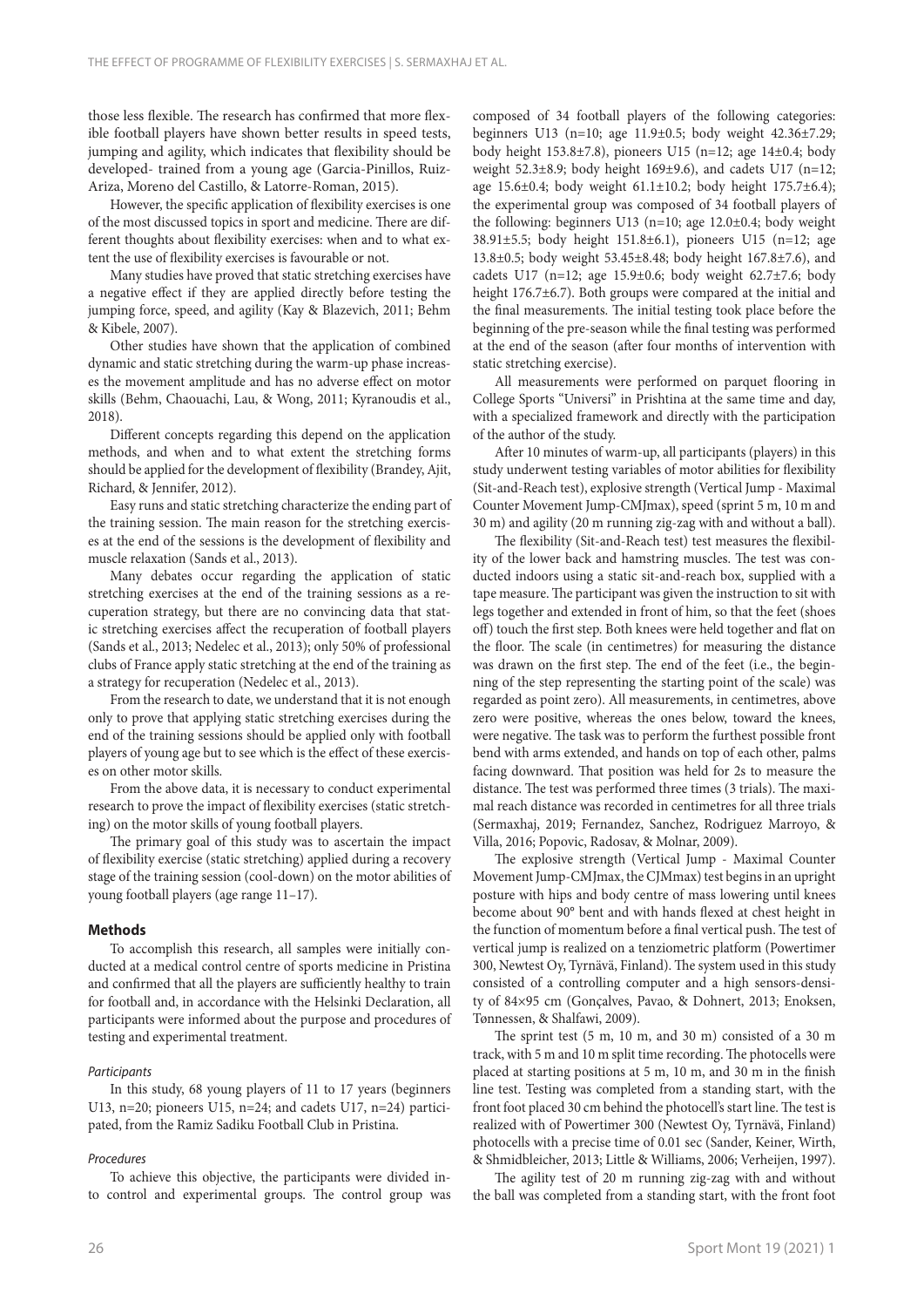placed 30 cm behind the photocells' start line. The photocells were placed at the starting position and finish line test. This test was measured with Powertimer 300 testing system (Newtest Oy, Tyrnävä, Finland), with an exact time of 0.01 sec (Sermaxhaj, Arifi, Bahtiri, & Alaj, 2017b; Idrizovic, 2014; Little & Williams, 2006). All measurements were performed on parquet flooring at College Sports "Universi" of Pristina.

The programme of control and experimental group was realized within the frame of regular training of the Ramiz Sadiku Football Club. In the course of preparatory and competition period, the training programme was conducted three times per week, for both groups. Only the manner of the execution of the experimental programme was different (17 exercises of static stretching) for the development of flexibility, which was conducted within the frame of increased duration by the end of the training.

The protocol of control group was as follows: general and specific warm-up (15–20 min), the main part (35–45 min), cool down (10 min), recovery by running. Meanwhile, the protocol of the experimental group was as follows: general and specific warm-up (15–25 min), the main part (35-45 min), cool-down (25 min), which includes recovery by running (10 min) and static stretching (15 min) (Sermaxhaj et al., 2018). The experimental programme was developed by the author of the study based on recommendations of the other researchers in this area (Anderson, 2006; Walker, 2006).

The experimental programme consisted of 17 exercises of extension/static stretching upper body-flexibility exercises as follows: neck stretch upper back, chest and back, shoulder and mid-upper back, shoulder and triceps, lateral flexion right-left, and lower body flexibility exercises (hamstring two-leg stretch, Achilles and back stretch, quadriceps stretch, hamstring and groin stretch, standing groin stretch, groin stretch, chest stretch, stretch sitting hamstring, lower back stretch, the hamstring seat leg stretch, and Achilles tendon stretch. Each exercise was executed for 20 seconds (Sermaxhaj et al., 2018).

#### *Statistical analysis*

Data analyses were performed using SPSS version 21.0. The arithmetic mean and standard deviation were calculated for both groups with initial and final measurements for motor abilities (sit-and-reach test, CMJmax, sprint 5m, 10m, 30m, 20m zig zag with and without ball). Analyses of variance (ANOVA) are calculated differences between the arithmetic mean of each variable of control and experimental group before and after the experimental treatment (static stretching). The level of significance is p<.05.

### **Results**

The parameters are shown in Table 1 for both groups (control and experimental) of initial and final measures.

|  | Table 1. The significance of differences between arithmetic means of variables data of motor abilities of the control and |  |  |  |  |  |  |
|--|---------------------------------------------------------------------------------------------------------------------------|--|--|--|--|--|--|
|  | experimental group of beginners (U-13), pioneers (U15) and cadets (17) at the initial measurement                         |  |  |  |  |  |  |

| <b>Category</b>  | <b>Variables</b>          | <b>Control Group</b><br>Mean+ SD | <b>Experimental Group</b><br><b>Mean</b> +SD | F                                            | p level |
|------------------|---------------------------|----------------------------------|----------------------------------------------|----------------------------------------------|---------|
| beginners<br>U13 | Sit-and-Reach test        | $-1.00 \pm 7.37$                 | $-0.40+4.32$                                 | .049                                         | .827    |
|                  | CMJmax                    | 31.93±4.27                       | 29.62±4.14                                   | 1.506                                        | .236    |
|                  | Sprint 5 m                | $1.31 \pm .12$                   | $1.35 \pm .16$                               | .322                                         | .577    |
|                  | Sprint 10 m               | $2.22 \pm .13$                   | $2.17 \pm 0.09$                              | .796                                         | .384    |
|                  | Sprint 30 m               | $5.30 \pm .36$                   | $5.37 \pm .29$                               | .220                                         | .645    |
|                  | 20 m zig-zag without ball | $7.21 \pm .69$                   | $6.93 \pm .31$                               | 1.29                                         | .270    |
|                  | 20 m zig-zag with ball    | $9.04 \pm .39$                   | $9.17 \pm .66$                               | .316                                         | .581    |
|                  | Sit-and-Reach test        | $.41 \pm 5.08$                   | $-1.41 \pm 8.2$                              | .109                                         | .520    |
|                  | CMJmax                    | 38.45±4.97                       | 39.65±4.51                                   | .427                                         | .543    |
|                  | Sprint 5 m                | $1.21 \pm .12$                   | $1.22 \pm .12$                               | .002                                         | .961    |
| pioneers<br>U15  | Sprint 10 m               | $2.05 \pm .16$                   | $2.12 \pm .15$                               | .023                                         | .880    |
|                  | Sprint 30 m               | $4.95 \pm .39$                   | $4.91 \pm .39$                               | .074                                         | .789    |
|                  | 20 m zig-zag without ball | $7.00 \pm .28$                   | $6.89 + .36$                                 | .599                                         | .447    |
|                  | 20 m zig-zag with ball    | $8.79 \pm .54$                   | $8.47 + .55$                                 | 2.02<br>.169<br>3.00<br>.097<br>.718<br>.134 |         |
|                  | Sit-and-Reach test        | $-3.25 \pm 5.4$                  | $1.58 + 7.9$                                 |                                              |         |
|                  | CMJmax                    | 38.30±3.7                        | $38.95 + 4.9$                                |                                              |         |
|                  | Sprint 5 m                | $1.21 \pm 0.09$                  | $1.23 \pm 0.12$                              | .934                                         | .344    |
| cadets<br>U17    | Sprint 10 m               | $1.92 \pm 0.09$                  | $1.95 \pm 0.16$                              | 1.50                                         | .233    |
|                  | Sprint 30 m               | $4.75 \pm 0.28$                  | $4.58 \pm 0.17$                              | 2.52                                         | .126    |
|                  | 20 m zig-zag without ball | $6.47 + 0.3$                     | $6.50 + 0.4$                                 | .028                                         | .868    |
|                  | 20 m zig-zag with ball    | $7.99 \pm 0.6$                   | $7.97 \pm 0.4$                               | .013                                         | .912    |

The measurement data in Table 1 show that univariate analysis of variance (ANOVA) based on the coefficient value F-relations and statistical significance (significance) p-value are proved statistically insignificant among the control and experimental groups; this confirms the homogeneity of the groups' initial measurements.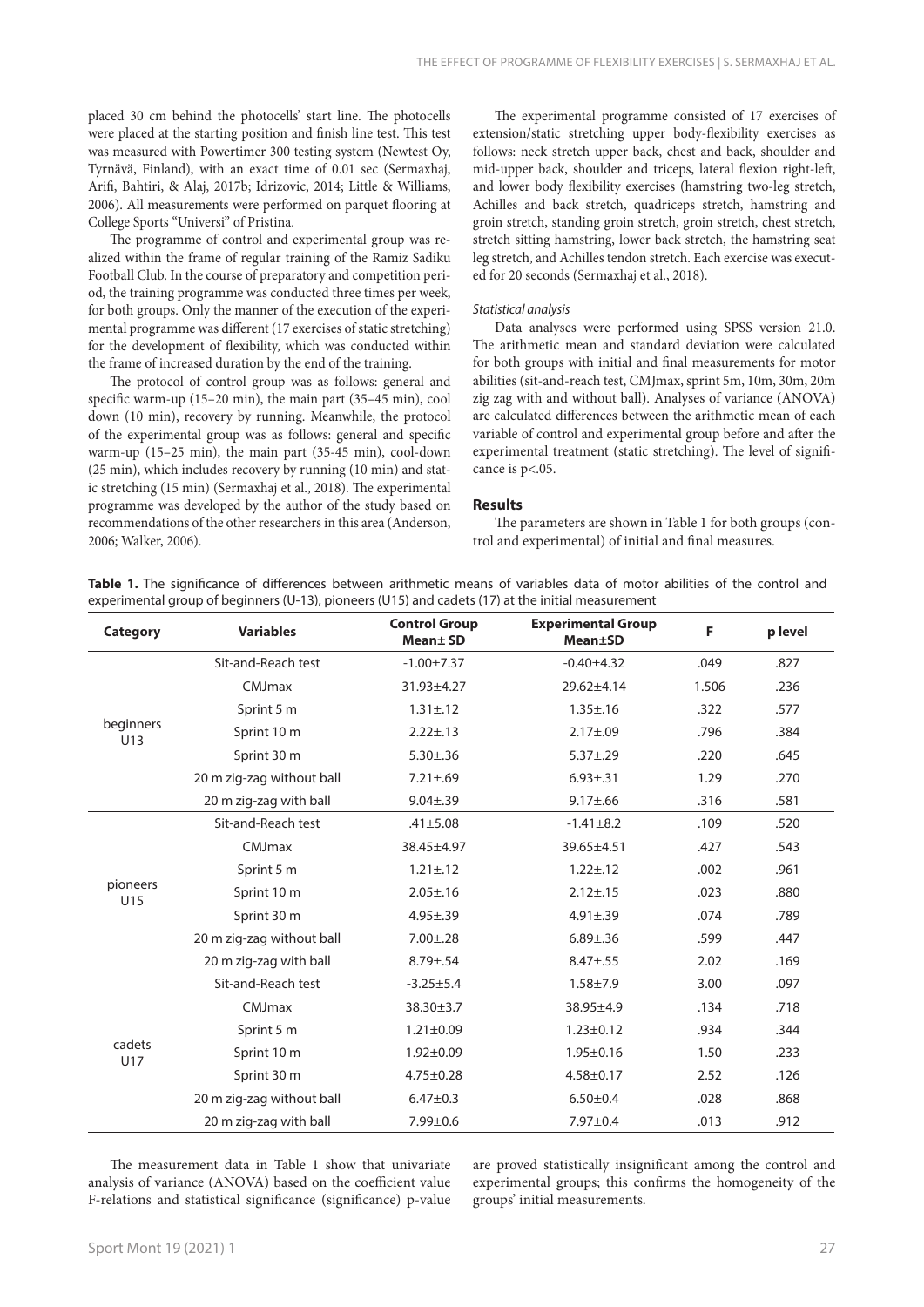All of the participants come from the same club; the control and experimental group belong to the same category. The selection of participants was based on their motor performance; therefore, there were no statistically significant differences between the control and experimental group to all three categories.

|  |  | Table 2. The significance of differences between arithmetic means of variables data of motor abilities of the control and |  |  |  |  |  |  |  |
|--|--|---------------------------------------------------------------------------------------------------------------------------|--|--|--|--|--|--|--|
|  |  | experimental group of beginners (U-13), pioneers (U15) and cadets (17) at the final measurement                           |  |  |  |  |  |  |  |

| Category         | <b>Variables</b>          | <b>Control Group</b><br><b>Mean</b> ±SD | <b>Experimental Group</b><br><b>Mean±SD</b> | F     | p level |
|------------------|---------------------------|-----------------------------------------|---------------------------------------------|-------|---------|
|                  | Sit-and-Reach test        | $1.40 \pm 7.67$                         | $2.00 \pm 3.71$                             | .050  | .826    |
|                  | CMJmax                    | 34.89±6.62                              | 31.46±4.14                                  | 1.924 | .182    |
|                  | Sprint 5 m                | $1.19 + 0.07$                           | $1.21 \pm .08$                              | .678  | .421    |
| beginners<br>U13 | Sprint 10 m               | $2.08 \pm 0.10$                         | $2.04 \pm 0.09$                             | .556  | .466    |
|                  | Sprint 30 m               | $5.19 \pm .41$                          | $5.23 \pm .28$                              | .081  | .779    |
|                  | 20 m zig zag without ball | $6.91 \pm 0.4$                          | $6.58 + 0.4$                                | 2.69  | .118    |
|                  | 20 m zig zag with ball    | $8.75 \pm 0.9$                          | $8.27 \pm 0.5$                              | 2.05  | .169    |
|                  | Sit-and-Reach test        | $-0.50 + 6.00$                          | $1.66 \pm 7.2$                              | .635  | .434    |
|                  | CMJmax                    | 38.78±5.23                              | 39.93±6.44                                  | .230  | .636    |
|                  | Sprint 5 m                | $1.20 \pm .09$                          | $1.20 \pm .15$                              | .113  | .740    |
| pioneers<br>U15  | Sprint 10 m               | $2.04 \pm .14$                          | $2.04 \pm .15$                              | 1.472 | .237    |
|                  | Sprint 30 m               | $4.89 \pm .33$                          | $4.90 \pm .31$                              | .001  | .975    |
|                  | 20 m zig-zag without ball | $6.75 \pm .31$                          | $6.66 \pm .43$                              | .342  | .565    |
|                  | 20 m zig-zag with ball    | $8.46 \pm .62$                          | $8.35 \pm .77$                              | .126  | .726    |
|                  | Sit-and-Reach test        | $-41\pm3.5$                             | $6.25 \pm 7.6$                              | 7.49  | .012    |
|                  | CMJmax                    | $43.34 \pm 3.7$                         | $41.51 \pm 4.0$                             | .943  | .342    |
|                  | Sprint 5 m                | $1.18 \pm 0.10$                         | $1.14 \pm 0.09$                             | .149  | .704    |
| cadets<br>U17    | Sprint 10 m               | $1.92 \pm 0.08$                         | $1.88 + 0.07$                               | .259  | .616    |
|                  | Sprint 30 m               | $4.66 \pm 0.20$                         | $4.55 \pm 0.16$                             | 1.73  | .201    |
|                  | 20 m zig-zag without ball | $6.23 \pm .29$                          | $6.16 \pm .33$                              | .324  | .575    |
|                  | 20 m zig-zag with ball    | $7.73 \pm .52$                          | $7.73 \pm .48$                              | .000  | .997    |

The final measurement data in Table 2 show that univariate analysis of variance (ANOVA) based on a coefficient F-relations and value of statistical significance p-value proves that between the control and experimental group statistically significant differences are only found in the flexibility variable (sit-and-reach test, on the level of p=.012) in favour of the experimental group of the cadet category, and without any positive or negative effect on the other motor skills variables.

Authentication of the difference between the control and experimental group only on the flexibility variable (sit-andreach test) shows that the experimental programme (static stretching exercises) has caused positive changes only in the variable that characterizes the flexibility of cadet football players.

The research results show that the average flexibility variable value (sit-and-reach test) is different at young ages, beginners (2.00 cm), pioneers (1.66 cm), and cadets (6.25 cm), which proves that cadets have better results comparing to beginners and pioneers. It is understood that body flexibility peaks after 15 years of age, which corresponds with the previous research (Smajic, Molnar, & Popovic, 2009).

However, the results of this research show that the flexibility of these categories (beginners, pioneers and cadets), is lower than the flexibility of U19 football players of Croatia with an average value of 12.42 cm, which also is lower than the results of professional football players with average values of 8–18 cm and more (Milanovic, Sporis, Trajkovic, James, & Samija, 2013).

## **Discussion**

The positive long-term effect of the application of static stretching exercises to the flexibility of the cadet category of football players is also proved by other authors (Fernandez et al., 2016; Gonçalves et al., 2013; Akbulut & Agopyan, 2015; Zakas, 2005).

With young football players, the non-effect of the longterm application of static stretching on motor skills is proved in speed 30 m (Fernandez et al., 2016; Bazett-Jones, Gibson, & McBride, 2008) and vertical jump (Gonçalves et al., 2013; Kinugasa & Kildinga, 2009), in agility with and without the ball (Brandey et al., 2012; Rey, Carlos, Luis, & Joaquin, 2012; Sermaxhaj et al., 2017b), in the isokinetic force (Sermaxhaj, Popovic, Bjelica, Gardasevic, & Arifi, 2017a; La Roche, Lussier, & Roy, 2008).

The results acquired show that the programme conducted for the development of flexibility (static stretching exercises) have a statistically significant effect only on the "sit-and-reach test" flexibility variable with the experimental group of cadets, and with no statistically essential influence on the motor abilities of beginners, pioneers, and cadets. Therefore, it can be